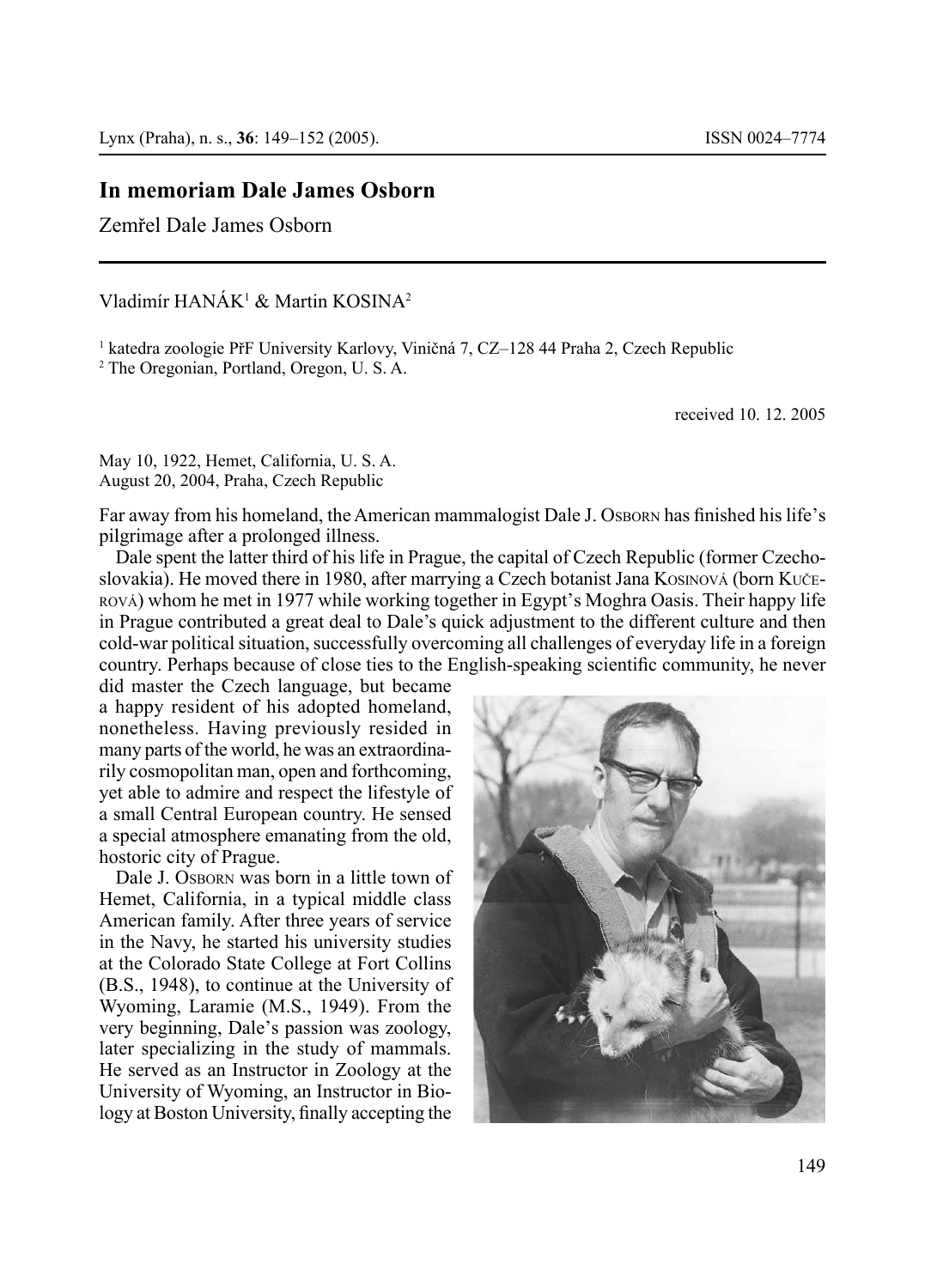position of a Demonstrator in Zoology at McGill University in Montreal, where he completed his PhD. in 1957. (His thesis on Taxonomy and Zoogeography of the genus *Clethrionomys* was unfortunately not published.)

Dale gained very important teaching experience during his first assignment abroad, as an Assistant Professor and the Head of Natural Science Department at Robert College, Istanbul, Turkey (1957–1960). He continued as an Assistant Professor in Zoology at Texas Technological College, Lubbock (1960–1961), followed by several years as a Teacher of Zoology at the Anatolia College, an American agriculture school in Thessaloniki, Greece (1961–1964). His work was always connected to various research grants: 1951 Arctic Institute of North America grant-in-aid for research in zoology in the Quebec-Labrador Peninsula; 1952 Carnegie Corporation Arctic Fellowship and funds for research in zoology in the Quebec-Labrador Peninsula; 1958–1961 National Science Foundation grant-in-aid for the study of the taxonomy and distribution of the mammals of Turkey. During these years, Dale became well acquainted with the Mediterranean, its natural history (namely fauna), contributing significantly to the understanding of small mammal distribution there.

Full time, long-term scientific research with no teaching duties awaited Dale in Egypt. During 1964 to 1970, as a Field Associate of the Field Museum of Natural History, Chicago, he worked as a mammalogist in the Department of Medical Zoology, US Naval Medical Research Unit No. 3 at Cairo. He organized numerous short field trips and longer desert expeditions traping animals and collecting plants. Publications from 1968 to 1970 document his activities there. Much later (1980), together with his local co-worker I. HELMY, he produced a comprehensive compendium on the recent land mammals of Egypt, including Sinai. The Egypt years much determined Dale's future life. The cruel desert environment, pastoral life of nomads, and landscape full of prehistoric remnants strongly appealed to his practical as well as romantic soul, and fully occupied his mind. He became professionally interested in animals of ancient Egypt, both wild and domesticated. The greater goal in his zoo-archeological studies became close collaboration with top egyptological institutions in Chicago, London, and the Czech Institute of Egyptology of Charles University with its rich library in Prague. This work resulted in his last publication in 1998, *The Mammals of Ancient Egypt*.

Between OSBORN's Egyptian and Prague years was a decade of fruitful service as a Curator at Large, Curator of Public Relations, and Curator of Special Projects in Chicago Zoological Park, Brookfield. Numerous short contributions published during this time document his activities there.

It is not easy for us to fully evaluate Dale's life-long scientific work since we only got to know him as an experienced, older colleague, whose professional carrier had already culminated. However, his active involvement in the local scientific community, compilation of previous research material, and valuable editorial assistance has inspired many of Czech zoologists. In the later years, Dale's chronic illness had eventually prevented him from finishing his last work, *The Charm of Ostrich*, a unique treatise on the presence and role of this bird in the culture of ancient Egypt and elsewhere. His life-long interest in world cultural heritage combined with zoology, including animal depictions in ancient drawings and medieval sculptures he saw and photographed in Prague, presented a new realm of research possibility, which he would no longer be able to undertake.

Dale will always represent to us first and foremost an accomplished scientist, but also someone who deeply related to the people of the country he lived in, a charismatic mentor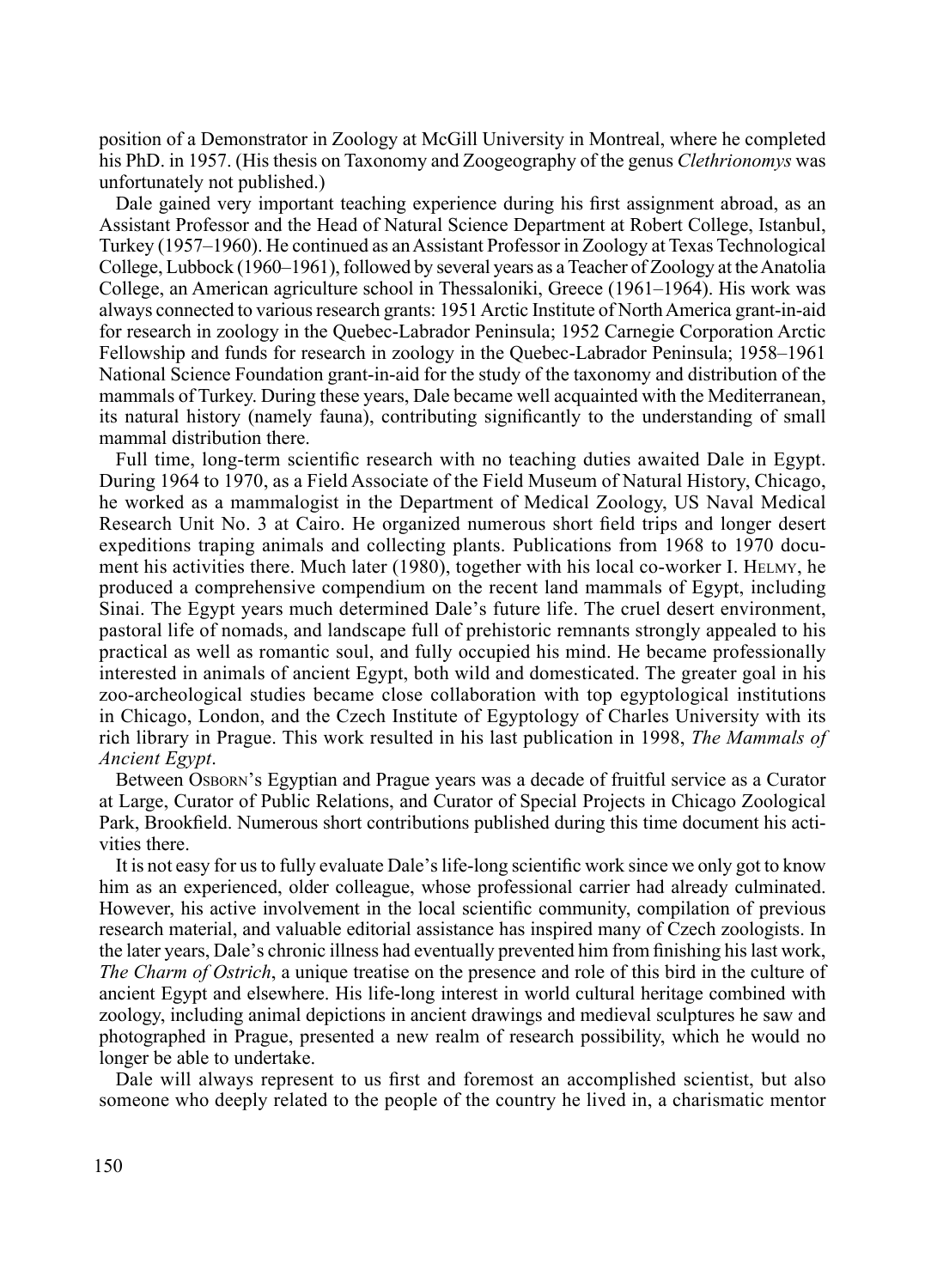revered by colleagues, a dear friend, and a man dedicated to and loved by his family. We owe him our sense of connection to the global scientific community, confidence, and enthusiasm about the field.

## Bibliography of Dale James OSBORN

- OSBORN D. J., 1948: A preliminary study of sex ratios and breeding of beaver in Wyoming. *J*. *Colorado-Wyoming Acad*. *Sci*., Sept. 1948.
- OSBORN D. J., 1948: Sexing in beaver. *J*. *Colorado-Wyoming Acad*. *Sci*., Nov. 1949.
- OSBORN D. J., 1953: Age classes, sex ratios, and breeding of beaver in Wyoming. *J*. *Mammal*., **34**: 27–44.
- OSBORN D. J., 1955: Techniques of sexing beaver. *J*. *Mammal*., **36**: 141–142.
- OSBORN D. J., 1959: The conservation of natural resources. *Istanbul Amer*. *Coll*. *Alumni Bull*., **12**: 14–15, 17.
- OSBORN D. J., 1959: Two new distributional records from Thrace (European Turkey). *J*. *Mammal*., **42**: 105–106.
- OSBORN D. J., 1962: Rodents of the subfamily Microtinae from Turkey. *J*. *Mammal*., **43**: 515–529.
- OSBORN D. J., 1963: New distributional records of bats from Turkey. *Mammalia*, **27**: 210–217.
- OSBORN D. J., 1964: Notes on the moles of Turkey. *J*. *Mammal*., **45**: 127–129.
- OSBORN D. J., 1964: The hares, porcupine, beaver, squirrels, jerboas, and dormice of Turkey. *Mammalia*, **28**: 573–592.
- OSBORN D. J., 1964: Hedgehogs and shrews of Turkey. *Proc*. *U*. *S*. *Natn*. *Mus*., **117**: 553–556.
- OSBORN D. J., 1964: Records of the water-vole, *Arvicola terrestris* from Macedonia, Greece. *Senckenberg*. *Biol*., **47**: 223–224.
- OSBORN D. J., 1965: Rodents of the subfamilies Murinae, Gerbillinae, and Cricetinae from Turkey. *J*. *Egypt*. *Publ*. *Health Assoc*., **40**: 401–424.
- OSBORN D. J., 1968: Hyena hunt. *Bull*. *Field Mus*. *Natur*. *Hist*., **39**: 2–6, 14.
- OSBORN D. J., 1968: Notes on medicinal and other uses of plants in Egypt. *Econom*. *Botany*, **22**: 165–177.
- OSBORN D. J. & KROMBEIN K. F., 1969: Habitats, flora, mammals, and wasps of Gebel Uweinat, Lybian Desert. *Smiths*. *Contr*. *Zool*., **11**: 1–18.
- OSBORN D. J., 1968: The travels of a mammalogist in Egypt. *Namru-3 Res*. *Notes*, **1**(3): 6–7.
- OSBORN D. J., 1971: Dresing the naked cage. *Curator*, **14**: 194–199.
- OSBORN D. J., 1972: News from the Australia House. *Brookfield Bison*, Dec. 1972: 4.
- OSBORN D. J., 1973: See the wild world "down under" on an Australian House. *Brookfield Bison*, **8**(7): 2–3.
- OSBORN D. J., 1974: What is a Zoo? *Brookfield Bison*, 9(3): 1, 3.
- OSBORN D. J., 1974: Addax survives at Brookfield Zoo. *Brookfield Bison*, 9(5): 1.
- OSBORN D. J., 1974: Fennec, fox of the fesert. *Brookfield Bison*, 9(7): 4.
- OSBORN D. J., 1974: Elephants in the plant world. *Brookfield Bison*, 9(7):4.
- OSBORN D. J., 1975: What is in a name? *Brookfield Bison*, **10**(1): 4.
- OSBORN D. J., 1975: Prehensility, and other biological curiosities. *Brookfield Bison*, 10(3): 1, 4.
- OSBORN D. J., 1975: Aussie, Brookfield Zoo's baby wombat. *Brookfield Bison*, 10(4): 1, 4.
- OSBORN D. J., 1975: Elephantine animals. *Brookfield Bison*, **10**(5): 1, 4.
- OSBORN D. J., 1976: Pachyderm House, renovations completed. *Brookfield Bison*, 11(1): 1–5.
- OSBORN D. J., 1976: Lion House, a progress report. *Brookfield Bison*, 11(2): 1–5.
- OSBORN D. J., 1976: Elephants and civilisation. *Brookfield Bison*, Febr./Mar. 1976: 1-4.
- OSBORN D. J., 1977: *Animals of the Pharaohs*. Chicago Zoological Society, 16 pp.
- OSBORN D. J., 1977: Pére David´s deer. *Bull*. *Field Mus*. *Natur*. *Hist*., **48**(9): 10–13.
- OSBORN D. J., 1978: *Animals of the Pharaohs*. Office of the Los Angeles Co. Superintendent of Schools, 20 pp.
- REED C. A. & OSBORN D. J., 1978: Taxonomic transgressions in Tutankchamun's treasures. *Amer*. *J*. *Archeol*., **82**: 273–283.